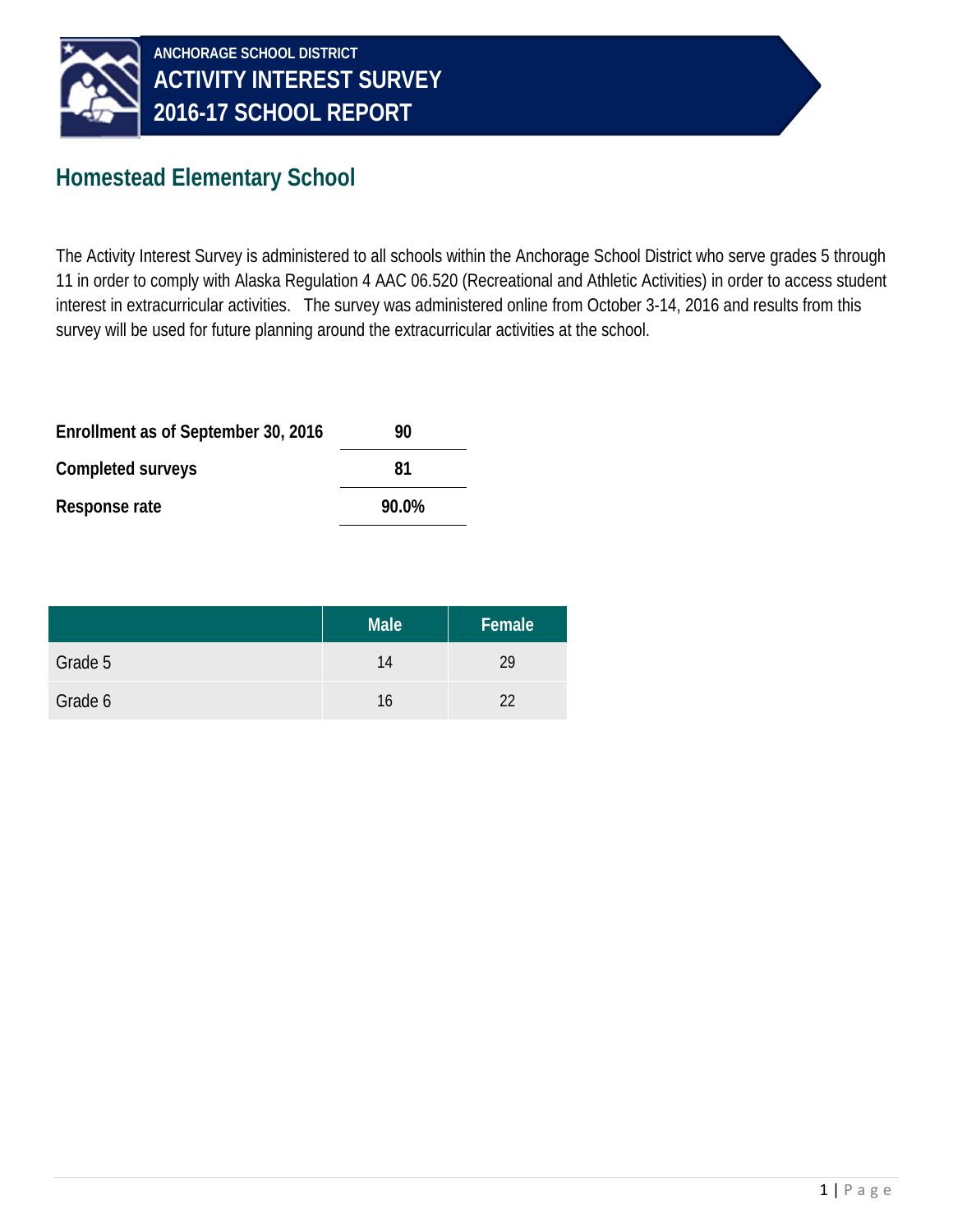## **16 grade 5-6 male students participate in a sport or club at their school**

Results represent the number of grade 5-6 male students who answered "yes" to the following question: "Do you currently participate in a sport or club at your school

#### **Ranking of sports and clubs grade 5-6 male students participated in at their school**

The table below shows the ranking of sports and clubs grade 5-6 male students participated in at their school.

|                           | 2016 |
|---------------------------|------|
| Flag Football             | 11   |
| Choir/Chorus              | h    |
| Band/Orchestra            | 5    |
| <b>Spelling Bee</b>       |      |
| <b>Basketball</b>         |      |
| <b>Student Government</b> |      |
| After school tutoring     |      |
| <b>Robotics</b>           |      |
| Math Derby                |      |
| Geography Bee             |      |

**Sports or clubs students could choose from:** After school tutoring, Art club, Badminton, Band/Orchestra, Basketball, Battle of the Books, Book club, Choir/Chorus, Computer club, Crafts, Cross Country Running, Cross Country Running, Cultural club, Dance, Drama club, Flag Football, Floor Hockey, Foreign Language Club, Geography bee, Gymnastics, Homework club, Junior Native Youth Olympics, Knitting club, Leadership club, Literacy fair, Martial arts, Math derby, Micro-society, Native arts/crafts, Robotics, Running club, Science fair, Service Learning club, Ski/Snowboard, Soccer, Softball, Spelling bee, Student Government, Track and Field, Volleyball, Whiffle ball, Writing club.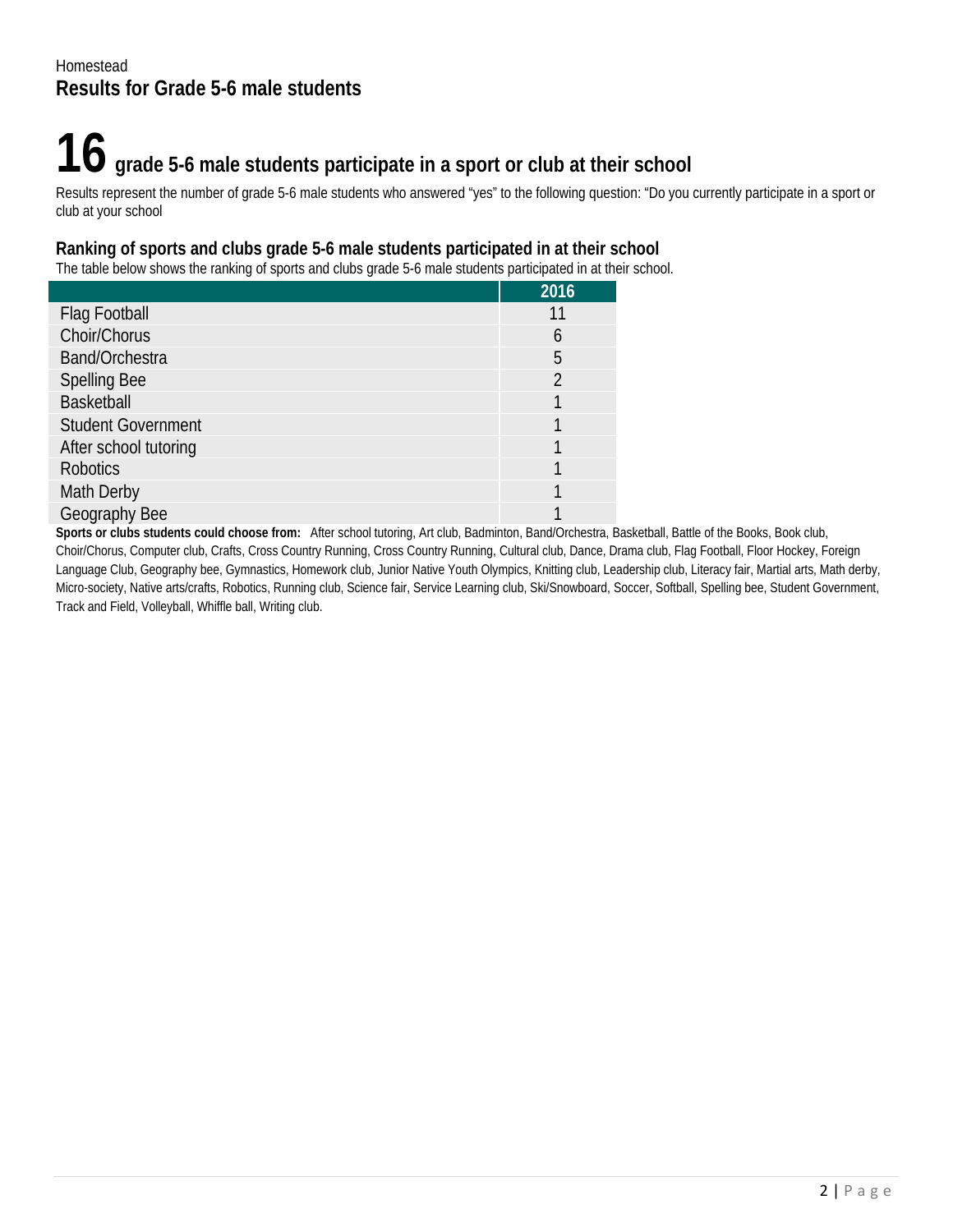### **14 grade 5-6 male students do not participate in a sport or club at their school**

Results represent the number of grade 5-6 male students who answered "no" to the following question: "Do you currently participate in a sport or club at your school

#### **Ranking of reasons for grade 5-6 male students not participating in a sport or club at their school**

The table below shows the ranking of reasons for students not participating in a sport or club at their school.

|                                                                  | 2016 |
|------------------------------------------------------------------|------|
| Other (please specify)                                           | b    |
| Just not interested in the sports or clubs                       | 4    |
| After-school family responsibilities                             |      |
| The sport or club I am interested in is not offered at my school |      |
| Too much homework                                                |      |
| Low grades                                                       |      |

**Reasons for not participating that students could choose from:** After-school responsibilities, After-school job/volunteering, Have and injury/medical reason, Just not interested in sports or clubs, Other, Parents do not want me to play sports or participate in clubs, The sport or club I am interested in is not offered at my school, Too much homework.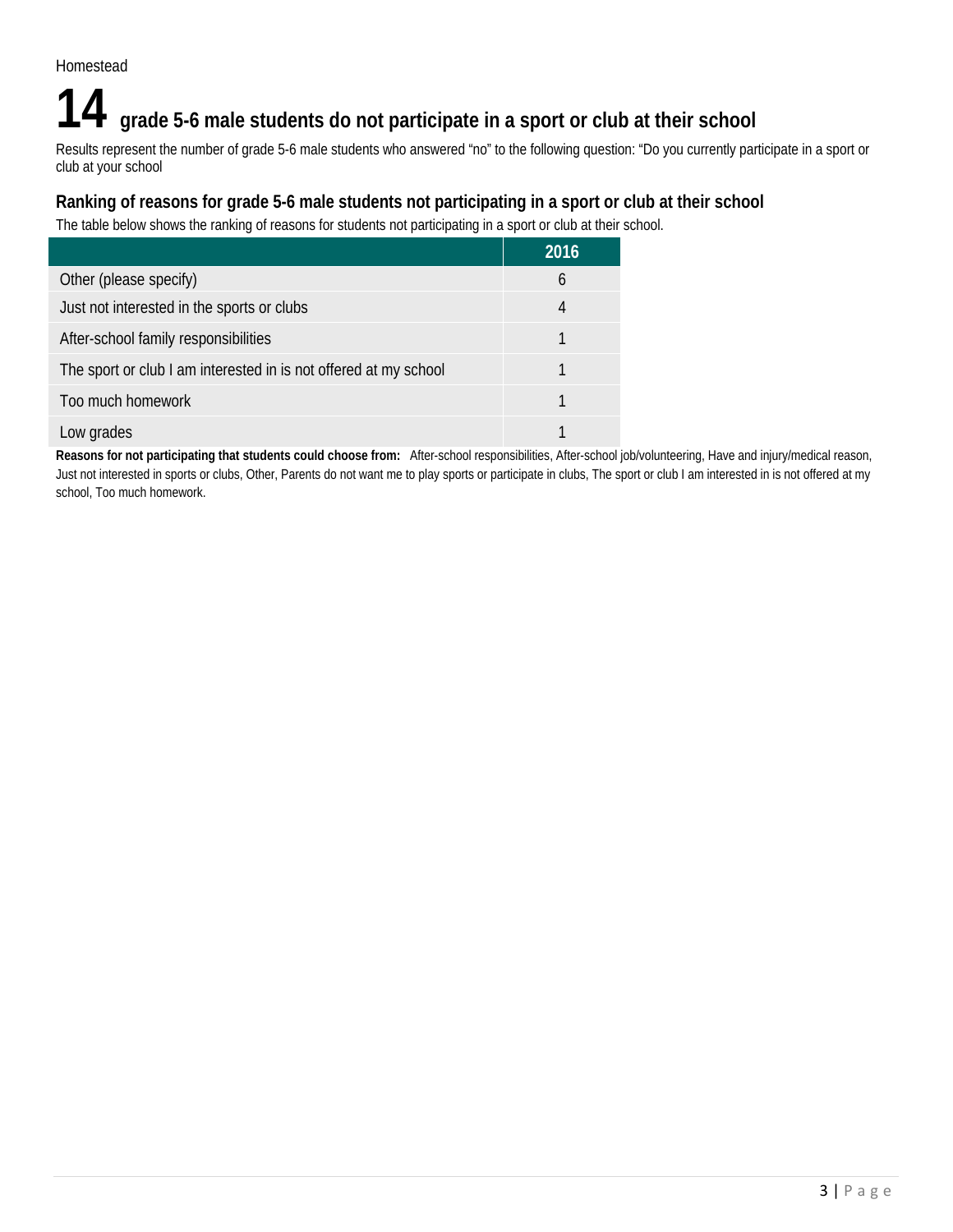# **32 grade 5-6 female students participate in a sport or club at their school**

Results represent the number of grade 5-6 male students who answered "yes" to the following question: "Do you currently participate in a sport or club at your school

#### **Ranking of sports and clubs grade 5-6 female students participated in at their school**

The table below shows the ranking of sports and clubs grade 5-6 male students participated in at their school.

|                           | 2016           |
|---------------------------|----------------|
| Choir/Chorus              | 22             |
| Band/Orchestra            | 15             |
| Battle of the Books       | 9              |
| <b>Student Government</b> | 9              |
| Flag Football             | 3              |
| Art club                  | $\mathfrak{D}$ |
| Soccer                    | $\overline{2}$ |
| <b>Spelling Bee</b>       | $\overline{2}$ |
| <b>Basketball</b>         |                |
| Running club              |                |
| <b>Science Fair</b>       |                |

**Sports or clubs students could choose from:** After school tutoring, Art club, Badminton, Band/Orchestra, Basketball, Battle of the Books, Book club, Choir/Chorus, Computer club, Crafts, Cross Country Running, Cross Country Running, Cultural club, Dance, Drama club, Flag Football, Floor Hockey, Foreign Language Club, Geography bee, Gymnastics, Homework club, Junior Native Youth Olympics, Knitting club, Leadership club, Literacy fair, Martial arts, Math derby, Micro-society, Native arts/crafts, Robotics, Running club, Science fair, Service Learning club, Ski/Snowboard, Soccer, Softball, Spelling bee, Student Government, Track and Field, Volleyball, Whiffle ball, Writing club.